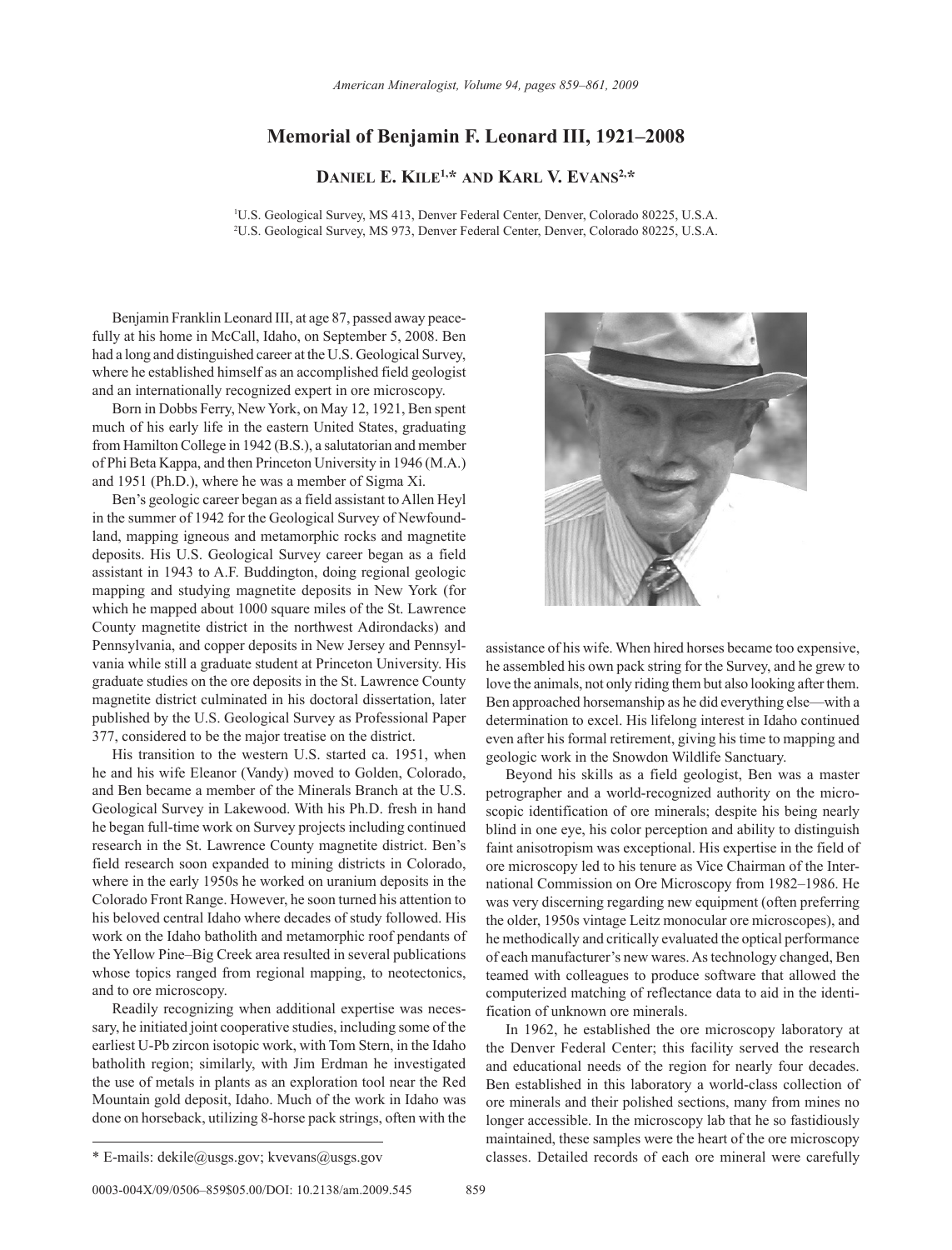maintained in his incredibly neat handwriting, as was every other facet of operating the lab—going back to invoices for supplies ordered in the 1960s!

Ben was not only a scholar but also a mentor to countless students, having taught ore microscopy to a generation of Survey associates and outside students, and from 1992 to 2001, graduate students at the Colorado School of Mines as an Adjunct Professor at the Department of Geology and Geological Engineering. Earlier, in 1967, he was a Visiting Professor at the school, where he taught a graduate course in mineral deposits. In 2001, the students at the Colorado School of Mines presented him with a Lifetime Achievement Award at the annual faculty appreciation dinner. Ben was generous with his time; aside from the many students fortunate enough to have benefited from his encyclopedic knowledge of ore microscopy in formal classes, he freely volunteered his weekends to work with me (D.K.) on the finer points of ore microscopy, and also took the time to teach universal stage methods when so few were able to do so. Scientists are often remembered for their written contributions to the literature, but perhaps Ben's most lasting impact is on his innumerable students; as he himself wrote: "I believe that... my work with and for other people is more important than my personal research on ore minerals."

When he retired from the U.S. Geological Survey in 1993 he assumed an emeritus status that continued until his death. Even after his "official" retirement, Ben maintained a full time schedule at the Survey, continued to oversee the ore microscopy laboratory, and taught classes to U.S. Geological Survey personnel and Colorado School of Mines students at the Denver Federal Center for another 8 years. In 2001 he and his wife Vandy moved permanently to their former summer home in McCall, Idaho, whereupon he continued to provide consultation and assistance to U.S. Geological Survey members and others. All told, his affiliation with the Survey spanned nearly 65 years—an impressive tenure that few in that organization have attained.

Fieldwork and geology were not Ben's only interests; his activities were extraordinarily wide-ranging. Ben was, if nothing else, a Renaissance man by any definition. Music and the arts—especially English literature—were among his "pastimes." Classical music was a large part of his life, with National Public Radio being the fare in both Golden and Idaho homes. He was multilingual (French, German, Swedish, and Russian), and translated significant articles from German (including portions of Ramdohr's exhaustive treatise on *The Ore Minerals and Their Intergrowths*, Pergamon, New York, 1969) and Russian into English—sometimes for publication but often to assist monolingual colleagues.

Always the dapper gentleman, Ben was usually seen arrayed in a tie or bow tie, sport coat, hat, and an ever-present magnifying loupe. Beyond being a consummate and meticulous professional, he was substantive in his knowledge and unpretentious in his demeanor. Having described himself as a "fair hand with an … ore microscope", and "chief cook and bottle washer" for the ore microscopy lab in Denver (and to casually mention that he "can ride some horses" in his curriculum vitae), Ben's selfdeprecating demeanor (and mastery of understatement, given his well-recognized abilities) sets a positive example of humility. Ben was also congenial, often hosting, with his wife Vandy,

Easter and Thanksgiving gatherings of U.S. Geological Survey and Mines personnel for dinner at their home.

Honors were numerous, well deserved, and varied. Aside from the aforementioned election to both Phi Beta Kappa and Sigma Xi, in 1988 he received the Department of Interior's Meritorious Service Award. He discovered and described the new minerals paradocrasite and polhemusite, and co-authored papers on four other new minerals. As was only fitting after having identified and named several new minerals, a new mineral (benleonardite, a Ag-Sb sulfotelluride) was named after him in 1985 by his British colleagues (Stanley et al. 1986); moreover, he has the distinction of having an Eocene larch, *Larix leonardii*, named after him by Daniel Axelrod, University of California, Davis. Over the years, he published about 100 papers on regional geology, ore deposits, and mineralogy.

Ben was a Senior Fellow of the Geological Society of America, and a long-standing member of the Society of Economic Geologists, the Mineralogical Society of America, the Mineralogical Society of Canada, and the Colorado Scientific Society (where he served as president in 1956 and was elected an honorary member), as well as the Phi Beta Kappa Society of Fellows. He was an associate editor of the *Canadian Mineralogist* from 1976–1978.

By his time of retirement to McCall, Idaho, Ben had returned to earlier interests of the study and identification of lichens and fungi, having previously found a correlation of these organisms to geological phenomena (e.g., Erdman et al. 1985; Leonard and Rosentreter 1994), and also on account, by his own description, of "having found rocks too heavy for his rucksack."

He is survived by his wife of 58 years, Eleanor (Vandy), daughter Ruth (Kate) O'Neal, son and daughter-in-law, Bill and Terri Leonard, and three grandchildren. Those who were fortunate enough to have encountered Ben are privileged to have known him as a mentor, scholar, gentleman, and friend, and they will not soon forget him.

## **Selected References**

- Buddington, A.F. and Leonard, B.F. (1953) Chemical petrology and mineralogy of hornblendes in northwest Adirondack granitic rocks. American Mineralogist, 38, 891–902.
- Buddington, A.F. and Leonard, B.F. (1962) Regional geology of the St. Lawrence County magnetite district, northwest Adirondacks, New York. U.S. Geological Survey Professional Paper 376, 145 p.
- Czamanske, G.K., Leonard, B.F., and Clark, J.R. (1980) Erdite, a new hydrated sodium iron sulfide mineral. American Mineralogist, 65, 509–515.
- Czamanske, G.K., Erd, R.C., Leonard, B.F., and Clark, J.R. (1981) Bartonite, a new potassium iron sulfide mineral. American Mineralogist, 66, 369–375.
- Desborough, G.A., Finey, J.J., and Leonard, B.F. (1973) Mertieite, a new palladium mineral from Goodnews Bay, Alaska. American Mineralogist, 58, 1–10.
- Erdman, J.A., Leonard, B.F., and McKown, D.M. (1985) A case for plants in exploration—gold in Douglas fir at the Red Mountain stockwork, Yellow Pine district, Idaho. In McIntyre, D.H., Ed., Symposium on the geology and mineral deposits of the Challis  $1^{\circ} \times 2^{\circ}$  quadrangle, Idaho. U.S. Geological Survey Bulletin 1658 A-S, p. 141–152.
- Gerlitz, C.N., Leonard, B.F., and Criddle, A.J. (1989) QDF database system, version 1.0: Reflectance of ore minerals—a search-and-match identification system for IBM and compatible microcomputers using the IMA/COM Quantitative Data File for Ore Minerals, second issue. U.S. Geological Survey Open-File Report 89-0306 A-E.
- Harrison, J.E. and Leonard, B.F. (1952) Preliminary report on the Jo Reynolds area, Lawson-Dumont district, Clear Creek County, Colorado. U.S. Geological Survey Circular 213, 9 p.
- King, R.U., Leonard, B.F., Moore, F.B., and Pierson, C.T. (1953) Uranium in the metal-mining districts of Colorado. U.S. Geological Survey Circular 215, 10 p.
- Leonard, B.F. (1952) Magnetite deposits and magnetic anomalies of the Brandy